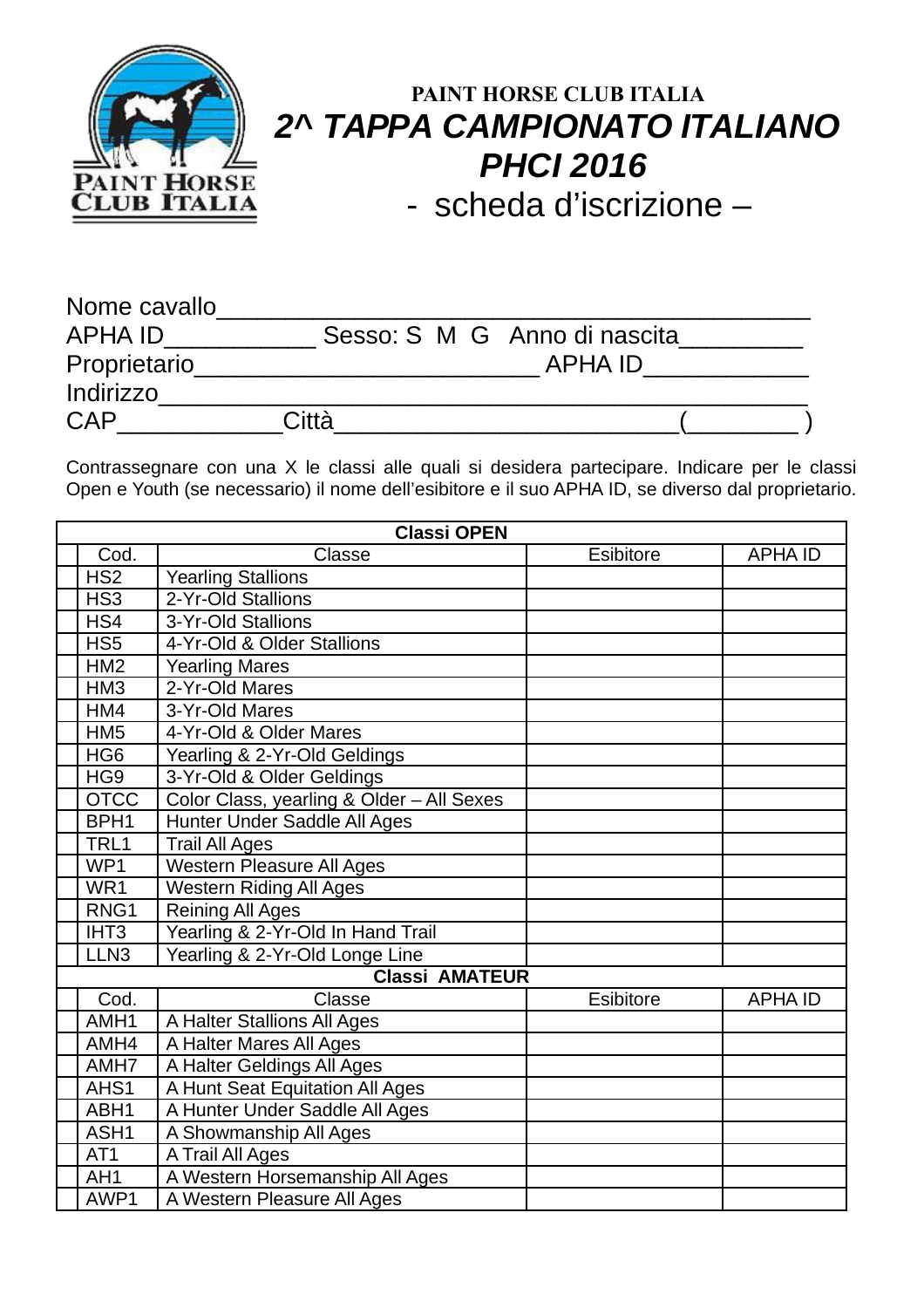| AWR1                | A Western Riding All Ages                       |                  |                |  |  |
|---------------------|-------------------------------------------------|------------------|----------------|--|--|
| AR1                 | A Reining All Ages                              |                  |                |  |  |
| AIH <sub>3</sub>    | A Yearling & 2-Yr-Old In Hand Trail             |                  |                |  |  |
| ALL1                | A Yearling & 2-Yr-Old Longe Line                |                  |                |  |  |
|                     |                                                 |                  |                |  |  |
| <b>Classi YOUTH</b> |                                                 |                  |                |  |  |
| Cod.                | Classe                                          | <b>Esibitore</b> | <b>APHA ID</b> |  |  |
| YM1                 | Y Halter Mares All Ages                         |                  |                |  |  |
| YG1                 | Y Halter Geldings All Ages                      |                  |                |  |  |
| YEE1                | Y Hunt Seat Equitation 18 & Under               |                  |                |  |  |
| YBH1                | Y Hunter Under Saddle 18 & Under                |                  |                |  |  |
| YSH1                | Y Showmanship 18 & Under                        |                  |                |  |  |
| YT <sub>1</sub>     | Y Trail 18 & Under                              |                  |                |  |  |
| YH <sub>1</sub>     | Y Western Horsemanship 18 & Under               |                  |                |  |  |
| YWP1                | Y Western Pleasure 18 & Under                   |                  |                |  |  |
| YWR1                | Y Western Riding 18 & Under                     |                  |                |  |  |
| YR <sub>1</sub>     | Y Reining 18 & Under                            |                  |                |  |  |
|                     | <b>Y Lead Line</b>                              |                  |                |  |  |
|                     | <b>Classi OPEN - SOLID PAINT BREED</b>          |                  |                |  |  |
| Cod.                | Classe                                          | <b>Esibitore</b> | <b>APHA ID</b> |  |  |
| <b>BS21</b>         | SPB Jr Stallions (2 & Under)                    |                  |                |  |  |
| <b>BS22</b>         | SPB Sr Stallions (3 & Over)                     |                  |                |  |  |
| <b>BM21</b>         | SPB Jr Mares (2 & Under)                        |                  |                |  |  |
| <b>BM22</b>         | SPB Sr Mares (3 & Over)                         |                  |                |  |  |
| <b>BG21</b>         | SPB Jr Geldings (2 & Under)                     |                  |                |  |  |
| <b>BG22</b>         | SPB Sr Geldings (3 & Over)                      |                  |                |  |  |
| BBH1                | <b>SPB Hunter Under Saddle All Ages</b>         |                  |                |  |  |
| BT <sub>1</sub>     | <b>SPB Trail All Ages</b>                       |                  |                |  |  |
| BWP1                | SPB Western Pleasure All Ages                   |                  |                |  |  |
| BWR1                | <b>SPB Western Riding All Ages</b>              |                  |                |  |  |
| BRG1                | <b>SPB Reining All Ages</b>                     |                  |                |  |  |
| BIH <sub>3</sub>    | SPB Yearling & 2-Yr-Old In Hand Trail           |                  |                |  |  |
| BLL3                | SPB Yearling & 2-Yr-Old Longe Line              |                  |                |  |  |
|                     | <b>Classi AMATEUR - SOLID PAINT BREED</b>       |                  |                |  |  |
| Cod.                | Classe                                          | <b>Esibitore</b> | <b>APHA ID</b> |  |  |
| ABS1                | <b>ASPB Stallions All Ages</b>                  |                  |                |  |  |
| ABS4                | <b>ASPB Mares All Ages</b>                      |                  |                |  |  |
| ABS7                | <b>ASPB Geldings All Ages</b>                   |                  |                |  |  |
| <b>ABHS</b>         | <b>ASPB Hunt Seat Equitation All Ages</b>       |                  |                |  |  |
| <b>ABBH</b>         | ASPB Hunter Under Saddle All Ages               |                  |                |  |  |
| <b>ABSH</b>         | <b>ASPB Showmanship All Ages</b>                |                  |                |  |  |
| ABT                 | <b>ASPB Trail All Ages</b>                      |                  |                |  |  |
| <b>ABHM</b>         | ASPB Western Horsemanship All Ages              |                  |                |  |  |
| <b>ABWP</b>         | <b>ASPB Western Pleasure All Ages</b>           |                  |                |  |  |
| <b>ABWR</b>         | <b>ASPB Western Riding All Ages</b>             |                  |                |  |  |
| <b>ABRG</b>         | <b>ASPB Reining All Ages</b>                    |                  |                |  |  |
| ABI3                | ASPB Yearling & 2-Yr-Old In Hand Trail          |                  |                |  |  |
| ABL <sub>2</sub>    | ASPB Yearling & 2-Yr-Old Longe Line All Ages    |                  |                |  |  |
|                     | <b>Classi YOUTH - SOLID PAINT BREED</b>         |                  |                |  |  |
| Cod.                | Classe                                          | <b>Esibitore</b> | <b>APHA ID</b> |  |  |
| XM1                 | YSPB Mares All Ages, 18 & Under                 |                  |                |  |  |
| XG1                 | YSPB Geldings All Ages, 18 & Under              |                  |                |  |  |
| XEE1                | <b>YSPB Hunt Seat Equitation 18 &amp; Under</b> |                  |                |  |  |
| XBH1                | YSPB Hunter Under Saddle 18 & Under             |                  |                |  |  |